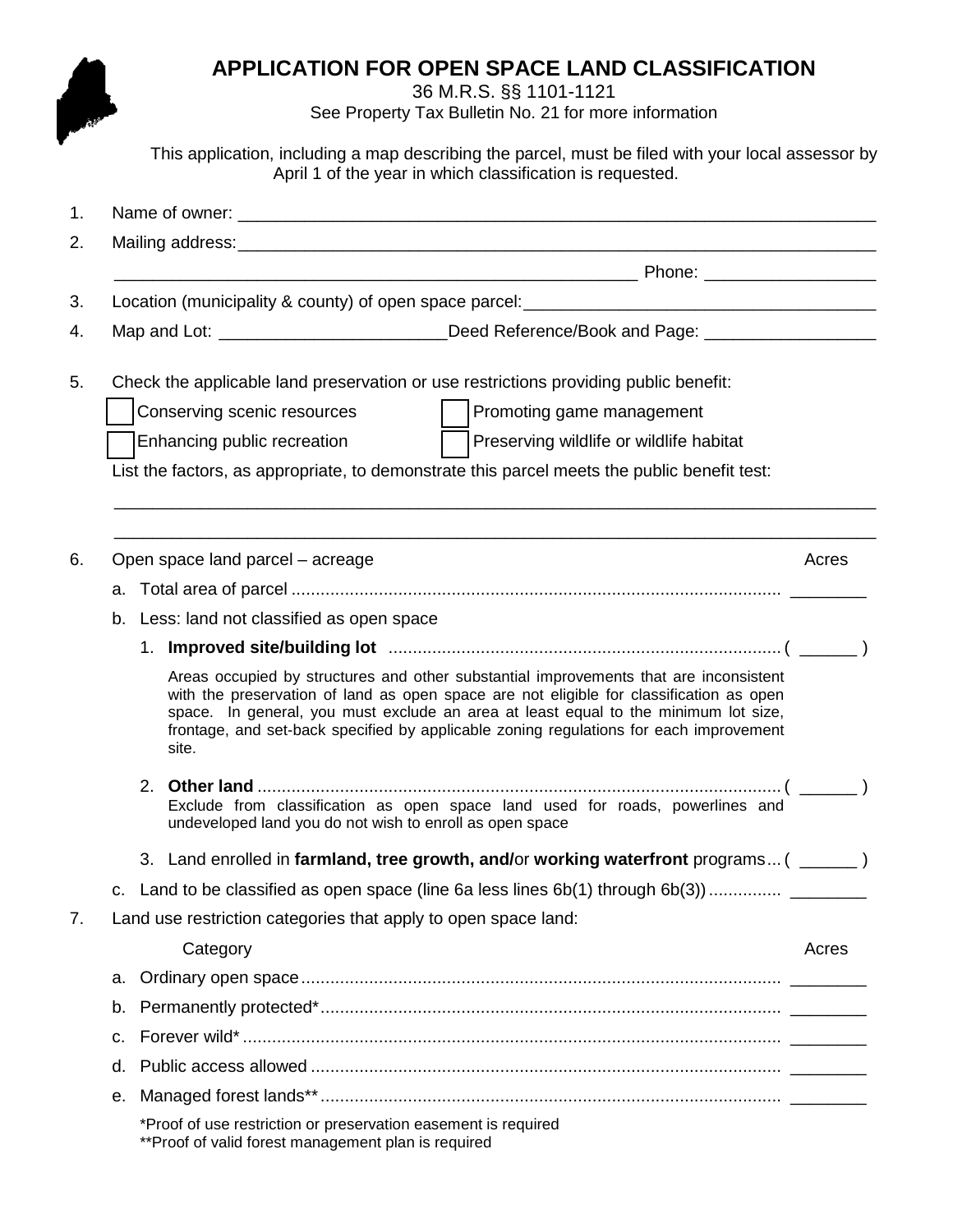8. I hereby certify that the answers to the foregoing questions are correct to the best of my belief and that the land herein described as **Open Space land** fulfills the definition of open space land set forth by statute. I have read Property Tax Bulletin No 21 and I am aware of the penalty provision for withdrawal or change in use.

| )wne<br>_______ |                      | $\leftarrow$<br>---- |                      |
|-----------------|----------------------|----------------------|----------------------|
|                 | ____________________ |                      | ____________________ |

## **The following attestation is to be completed by the assessor**

I hereby certify that the valuation of classified open space land has been assessed according to 36 M.R.S. § 1106-A as of April 1, 20\_\_\_\_\_\_\_\_\_\_.

Assessor \_\_\_\_\_\_\_\_\_\_\_\_\_\_\_\_\_\_\_\_\_\_\_\_\_\_\_\_\_\_\_\_\_\_\_\_\_\_\_\_\_\_\_\_ Date \_\_\_\_\_\_\_\_\_\_\_\_\_\_\_\_\_\_\_\_\_\_

## **GENERAL INSTRUCTIONS**

**FILING APPLICATION** – Owners must submit a signed application on or before April 1 of the year in which classification is requested. The application must include the acreage of land proposed for open space classification as well as the land to be excluded from open space classification. The owner must exclude any nonconforming use areas equal to the minimum lot size, setback, and frontage requirements applicable to the location.

**WHERE TO FILE –** File this application with your municipal assessor, or with the State Tax Assessor if the land is in the unorganized territory.

**SEPARATE APPLICATIONS** – A separate application must be filed for each separate parcel. A separate parcel is an area enclosed within a contiguous, uninterrupted boundary, whether originally acquired in one or more deeds. If a parcel is located in more than one municipality, a separate application must be filed for each municipality covering the portion of the parcel located in that municipality.

**INCLUSION OF MAP** – The application must include a map of the parcel (sketched or drafted). The map must show the entire parcel including land proposed for open space classification and all other land to be excluded from classification. Include any adjacent areas that may help qualify your land.

**Lines 1 & 2:** Enter the owner's name, address, and telephone number. If there is more than one owner, enter "Multiple Owners" and attach a separate sheet listing the name, address, and telephone number of all the owners.

**Line 3:** Enter the municipality and county where the open space parcel is located. If the parcel is located in more than one municipality, file a separate application for each municipality.

**Line 4;** Maine Revenue Services prefers that you enter the description under which the property is carried in the assessment records or on the most recent tax bill. Where this description is not readily available, reference to the recorded deed (as Book 231, Page 16, Kennebec Registry) can be substituted.

**Line 5;**36 M.R.S. § 1102(6) defines open space land as land that provides a public benefit by conserving scenic resources, enhancing public recreation opportunities, promoting game management, or preserving wildlife or wildlife habitat. Check the boxes that represent the applicable public benefit for this parcel. List all the factors that support your public benefit claim. See Bulletin No. 21 for an explanation of public benefit factors. Additional information may be attached.

**Line 6a:** Enter the total area of the parcel in acres and indicate if all, or only a portion, of the land in the parcel is to be classified as open space.